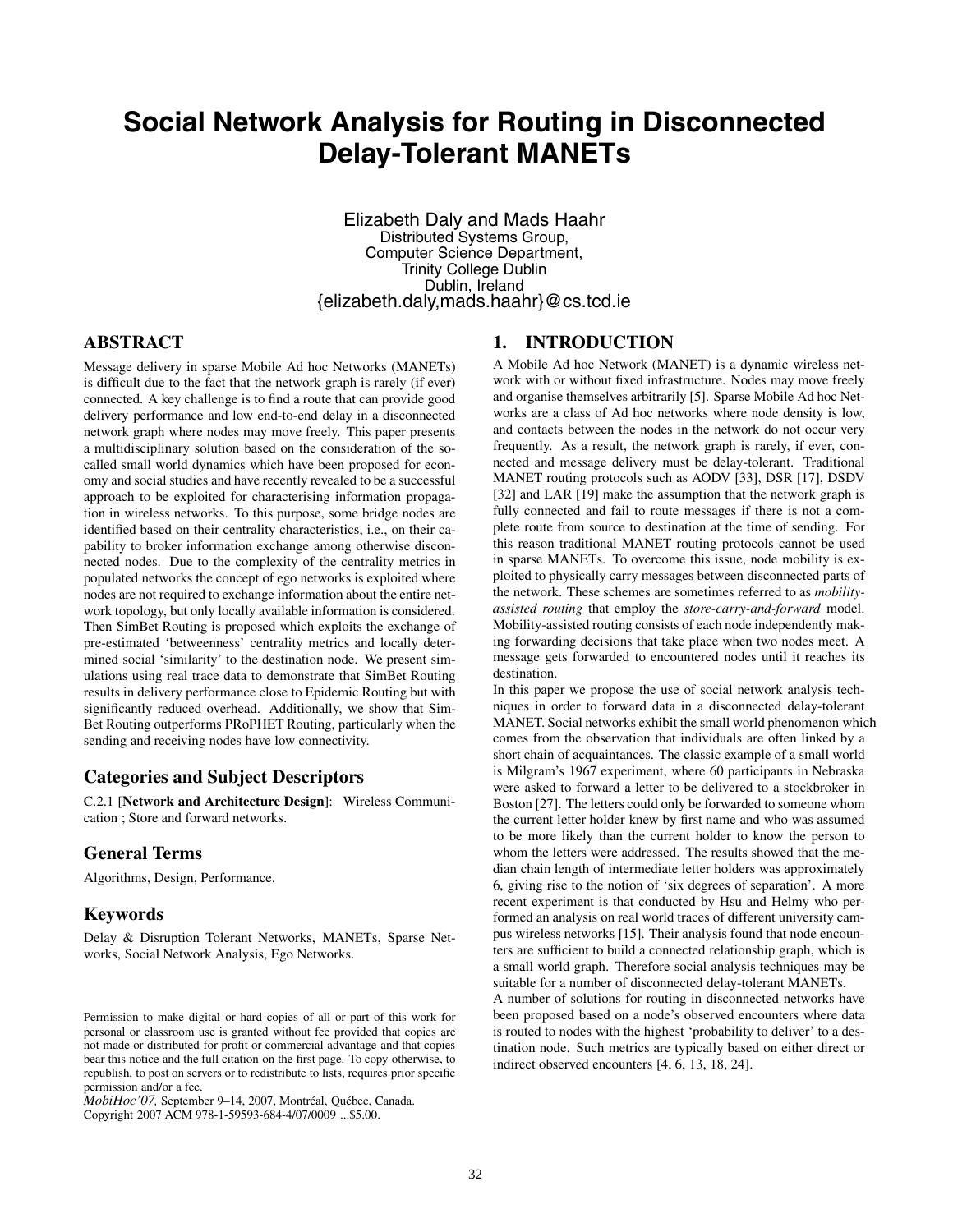

**Figure 1: Disconnected Clusters**

Some networks may consist of cliques where metrics based on direct or indirect encounters may not find a suitable carrier for the message. Consider three disconnected clusters in figure 1. Source node s wishes to send a message to destination node d. However node s is involved in a highly cliquish cluster in which none of the nodes have directly or indirectly met destination node  $d$ . This makes the decision of selecting a node to forward data difficult. The three clusters are linked by bridging ties from  $i1$  to  $i2$  and from  $i3$  to  $i4$ . A path exists between the three clusters using intermediate nodes i1*,* i2*,* i3 and i4 which form bridges between the three clusters. Weak acquaintance ties of i1-i2 and i3*-*i4*,* illustrated by the dashed lines, become a crucial bridge between the three tightly connected groups, and these groups would not be connected if not for the existence of these weak ties. We propose to forward data based on the identification of these 'bridges' and the identification of nodes that reside within the same cluster as the destination node. Our main contribution of this paper is a new forwarding metric based on ego network analysis to locally determine a node's centrality within the network and the node's social similarity to the destination node. To the best of our knowledge, this is the first work to exploit social analysis techniques in this manner.

The remainder of this paper is organized as follows: Section 2 reviews related work in the area of message delivery in disconnected networks. Section 3 introduces the concept of node centrality in a network and shows how it can be used to forward information. Section 4 discusses social similarity and how it can be used to evaluate the strength of a relationship between two nodes. Section 5 presents SimBet Routing. Section 6 compares the performance of SimBet Routing to Epidemic Routing [38] and the PRoPHET Routing protocol [24] using real trace data from the MIT Reality Mining project [1, 7]. Finally, Section 7 concludes the paper.

#### **2. RELATED WORK**

A number of projects attempt to enable message delivery by using a virtual backbone with nodes carrying the data through disconnected parts of the network [11, 34]. The Data MULE project uses mobile nodes to collect data from sensors which is then delivered to a base station [34]. The Data MULEs are assumed to have sufficient buffer space to hold all data until they pass a base station. The approach is similar to the technique used in [2, 11, 12]. These projects study opportunistic forwarding of information from mobile nodes to a fixed destination. However, they do not consider opportunistic forwarding between the mobile nodes.

'Active' schemes go further in using nodes to deliver data by assuming control or influence over node movements. Li et al. [22] explore message delivery in disconnected MANETs where nodes can be instructed to move in order to transmit messages in the most efficient manner. The message ferrying project [40] proposes proactively changing the motion of nodes to help deliver data. They investigate both 'node initiated' mobility, where the nodes move to meet a known message ferry trajectory, or 'ferry initiated' mobility,

where the nodes signal communication requests via a long range radio, and the message ferry moves to meet them. Both assume control over node movements and in the case of message ferries, knowledge of the paths to be taken by these message ferry nodes. Other work utilises a time-dependent network graph in order to efficiently route messages. Jain et al. [16] assume knowledge of connectivity patterns where exact timing information of contacts is known, and then modifies Dijkstra's algorithm to compute the cost edges and routes accordingly. Merugu et al. [26] likewise make the assumption of detailed knowledge of node future movements. They route messages over a time-dependent graph with knowledge of when each node will next be encountered. Handorean et al. [14] take a similar approach with knowledge of connectivity. However, they do relax this assumption where only partial information is known. This information is time-dependent and routes are computed over the time-varying paths available. However, if nodes do not move in a predictable manner, or are delayed, then the path is broken. Additionally, if a path to the destination is not available using the time-dependent graph, the message is flooded.

Epidemic Routing [38] provides message delivery in disconnected environments where no assumptions are made in regards to control over node movements or knowledge of the network's future topology. Each host maintains a buffer containing messages. Upon meeting, the two nodes exchange summary vectors to determine which messages held by the other have not been seen before. They then initiate a transfer of new messages. In this way, messages are propagated throughout the network. This method guarantees delivery if a route is available but is expensive in terms of resources since the network is essentially flooded. Attempts to reduce the number of copies of the message are explored in [31] and [36]. Ni et al. [31] take a simple approach to reduce the overhead of flooding by only forwarding a copy with some probability  $p < 1$ , which is essentially randomized flooding. The Spray-and-Wait solution presented by Spyropoulos et al. [36] assigns a replication number to a message and distributes message copies to a number carrying nodes and then waits until a carrying node meets the destination.

A number of solutions employ some form of 'probability to deliver' metric in order to further reduce the overhead associated with Epidemic Routing by preferentially routing to nodes deemed most likely to deliver. These metrics are based on either contact history, location information or utility metrics.

Burgess et al. [4] transmit messages to encountered nodes in the order of probability for delivery, which is based on contact information. However, if the connection lasts long enough, all messages are transmitted, thus turning into standard Epidemic Routing. Acknowledgments are sent to all nodes upon delivery, and the delivered messages are then deleted from the buffers. PRoPHET Routing [24] is also probability-based, using past encounters to predict the probability of meeting a node again, nodes that are encountered frequently have an increased probability whereas older contacts are degraded over time. Additionally, the transitive nature of encounters is exploited where nodes exchange encounter probabilities and the probability of indirectly encountering the destination node is evaluated. Similarly [18] and [37] define probability based on node encounters in order to calculate the cost of the route. [6] and [13] use the so-called 'time elapsed since last encounter' or the 'last encounter age' to route messages to destinations. In order to route a message to a destination, the message is forwarded to the neighbour who encountered the destination more recently than the source and other neighbours.

Lebrun et al. [20] propose a location-based delay-tolerant routing scheme that uses the trajectories of mobile nodes to predict their future distance to the destination and passes messages to nodes that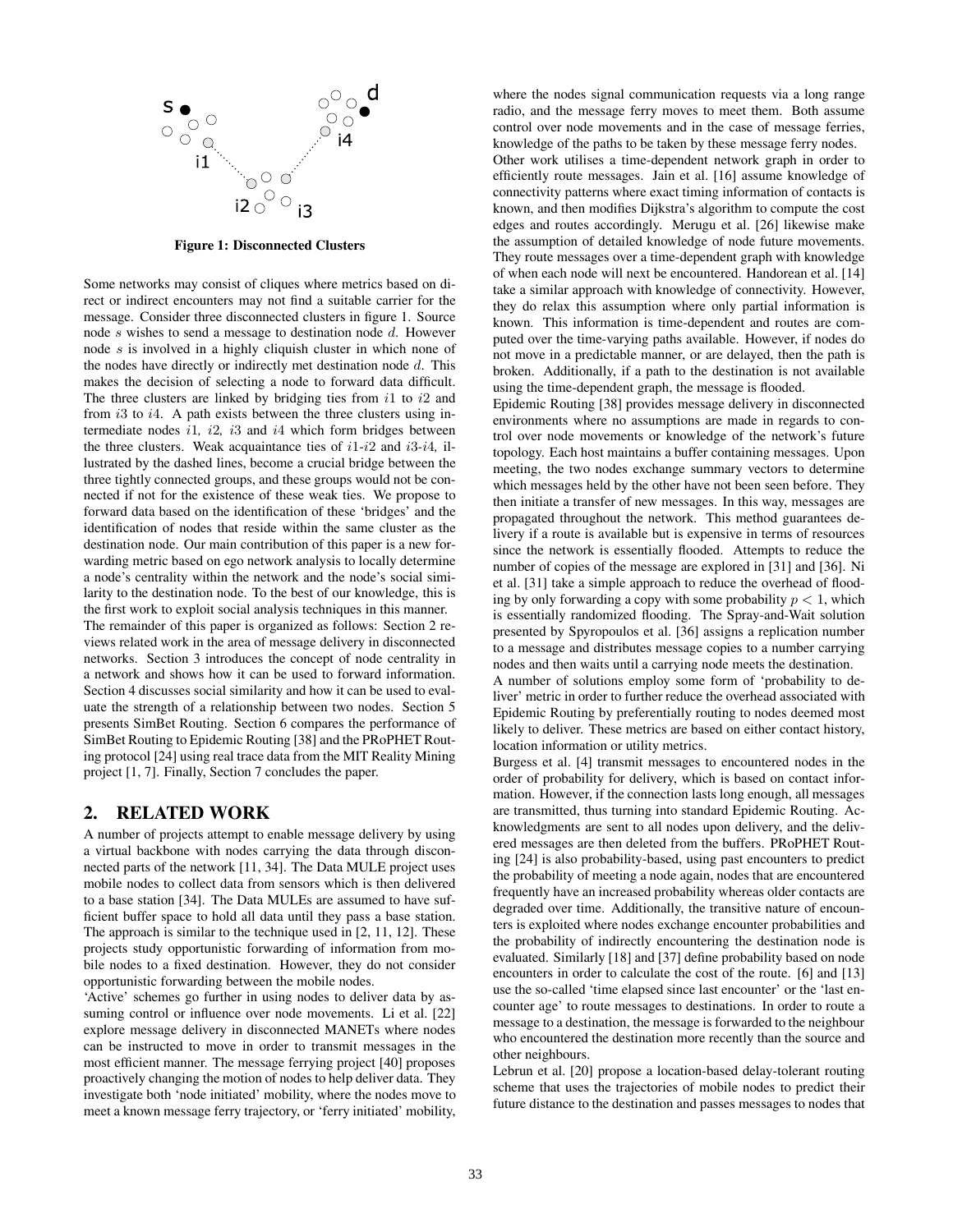are moving in the direction of the destination. Leguay et al. [21] present a virtual coordinate system where the node coordinates are composed of a set of probabilities, each representing the chance that a node will be found in a specific location. This information is then used to compute the best available route.

Musolesi et al. [28] introduce a generic method that uses Kalman filters to combine and evaluate the multiple dimensions of a node's context in order to make routing decisions. The context is created from measurements that nodes perform periodically, which can be related to connectivity. The approach only uses a single copy of a message, which is passed from one node to a node with a higher 'delivery metric'. The authors propose passing messages for unknown destinations using a 'default route' which is the 'most mobile' node available. Spyropoulos et al. [35] use a combination of random walk and utility-based forwarding. Random walk is used until a node with a sufficiently high utility metric is found after which the utility metric is used to route to the destination node.

Our work is distinct in that the SimBet Routing metric is comprised of both a node's centrality and its social similarity. Consequently, if the destination node is unknown to the sending node or its contacts, the message is routed to a structurally more central node where the potential of finding a suitable carrier is dramatically increased. We make no assumptions of control of node movements as in [22, 40] or knowledge of node future movements as in [14, 16, 26]. Unlike multi-copy strategies, we assume the existence of a single copy of each message in the network which reduces resource consumption compared to [31, 36, 38]. We will show that SimBet Routing improves upon encounter-based strategies where direct or indirect encounters may not be available [4, 6, 13, 18, 24, 37].

# **3. CENTRALITY**

We estimate a node's centrality in the network in order to identify bridges. Centrality in graph theory and network analysis is a quantification of the relative importance of a vertex within the graph (e.g., how important a person is within a social network). The centrality of a node in a network is a measure of the structural importance of the node. A central node, typically, has a stronger capability of connecting other network members. There are several ways to measure centrality. The three most widely used centrality measures are Freeman's degree, closeness, and betweenness measures [9, 10].

'Degree' centrality is measured as the number of direct ties that involve a given node [10]. A node with high degree centrality maintains contacts with numerous other network nodes. Such nodes can be seen as popular nodes with large numbers of links to others. As such, a central node occupies a structural position (network location) that may act as a conduit for information exchange. In contrast, peripheral nodes maintain few or no relations and thus are located at the margins of the network. Degree centrality for a given node p*<sup>i</sup>* is calculated as:

$$
C_D(p_i) = \sum_{k=1}^{N} a(p_i, p_k)
$$
 (1)

where  $a(p_i, p_k) = 1$  if a direct link exists between  $p_i$  and  $p_k$  and  $i \neq k$ .

'Closeness' centrality measures the reciprocal of the mean geodesic distance  $d(p_i, p_k)$ , which is the shortest path between a node  $p_i$  and all other reachable nodes [10]. Closeness centrality can be regarded as a measure of how long it will take information to spread from a given node to other nodes in the network [29]. Closeness centrality for a given node is calculated as:

$$
C_C(p_i) = \frac{N - 1}{\sum_{k=1}^{N} d(p_i, p_k)}
$$
 (2)

where N is the number of nodes in the network and  $i \neq k$ .

'Betweenness' centrality measures the extent to which a node lies on the paths linking other nodes [9, 10]. Betweenness centrality can be regarded as a measure of the extent to which a node has control over information flowing between others [29]. A node with a high betweenness centrality has a capacity to facilitate interactions between the nodes that it links. In our case it can be regarded as how well a node can facilitate communication to other nodes in the network. Betweenness centrality is calculated as:

$$
C_B(p_i) = \sum_{j=1}^{N} \sum_{k=1}^{j-1} \frac{g_{jk}(p_i)}{g_{jk}}
$$
(3)

where  $g_{jk}$  is the total number of geodesic paths linking  $p_j$  and  $p_k$ , and  $g_{jk}(p_i)$  is the number of those geodesic paths that include  $p_i$ . Freeman's centrality metrics are based on analysis of a complete and bounded network which is sometimes referred to as a sociocentric network. These metrics become difficult to evaluate in networks with a large node population because they require complete knowledge of the network topology. For this reason the concept of 'ego networks' has been introduced. Ego networks can be defined as a network consisting of a single actor (ego) together with the actors they are connected to (alters) and all the links among those alters. Consequently, ego network analysis can be performed locally by individual nodes without complete knowledge of the entire network. Marsden introduces centrality measures calculated using ego networks and compares these to Freeman's centrality measures of a sociocentric network [25]. Degree centrality can easily be measured for an ego network where it is a simple count of the number of contacts. Closeness centrality is uninformative in an ego network, since by definition an ego network only considers nodes to which the ego node is directly related and then by definition the distance from the ego node to all other nodes considered in the ego network is 1. On the other hand, betweenness centrality in ego networks has shown to be quite a good measure when compared to that of the sociocentric measure. Marsden calculates the egocentric and the sociocentric betweenness centrality measure for the network shown in figure 2.



**Figure 2: Bank Wiring Room network sociocentric and egocentric betweenness [25]**

The betweenness centrality  $C_B(p_i)$  based on the egocentric measures does not correspond perfectly to the sociocentric measures. However, it can be seen that the ranking of nodes based on the two measures of betweenness are identical in this network. This means that two nodes may compare their own locally calculated between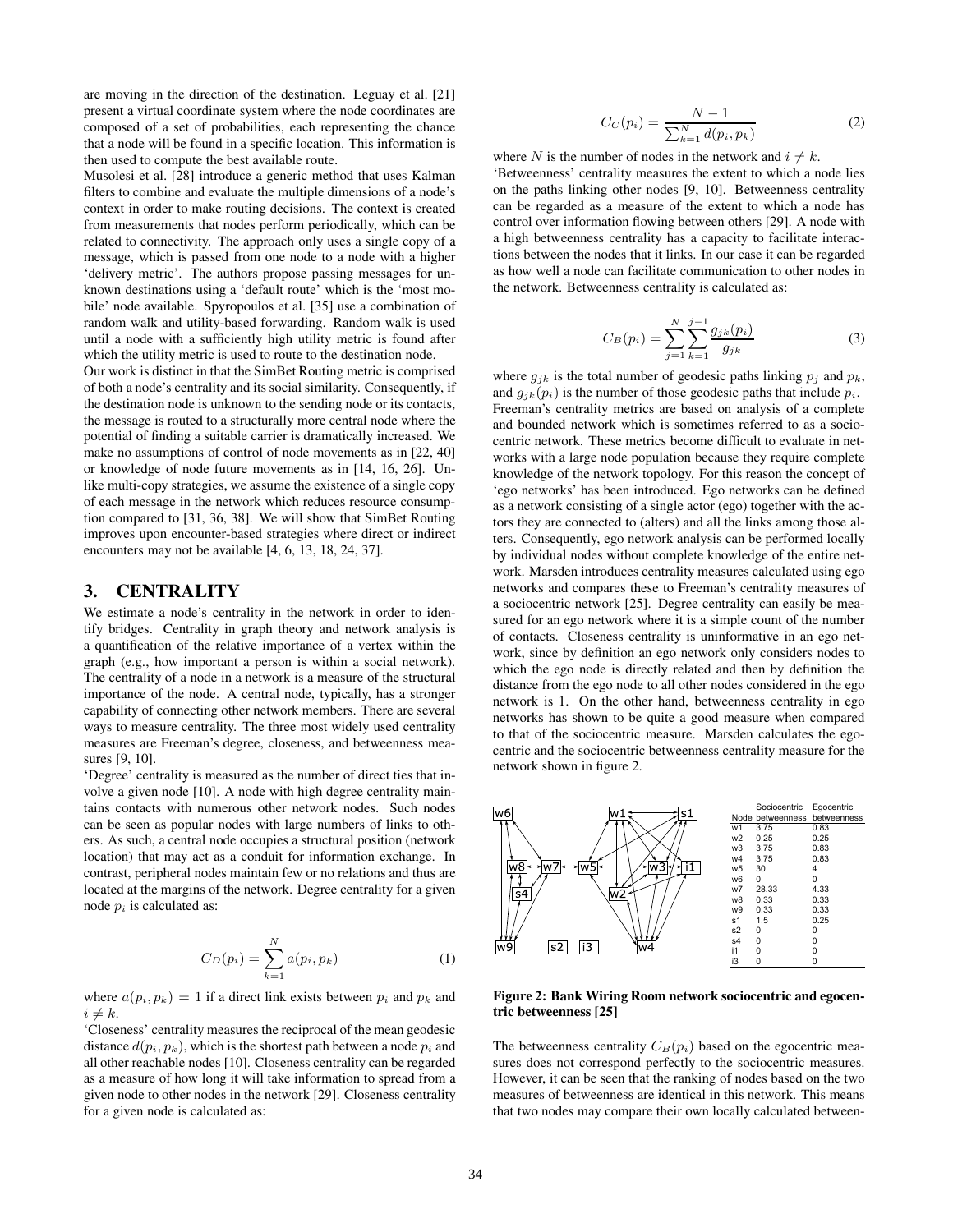ness value, and the node with the higher betweenness value may be determined. In effect, the betweenness value captures 'how much a node connects nodes that are themselves not directly connected'. For example in the network shown in figure 2,  $w9$  has no connection with  $w4$ . The node with the highest betweenness value connected to  $w9$  is  $w7$ , so if a message is forwarded to  $w7$ , the message can then be forwarded to  $w5$  which has a direct connection with  $w4$ . In this way, betweenness centrality may be used to forward messages in a network. Marsden compared sociocentric and egocentric betweenness for 15 other sample networks and found that the two values correlate well in all scenarios [25].

# **4. SIMILARITY**

Sociologists have long known that social networks (e.g., networks of personal acquaintances) display a high degree of transitivity, showing that there is a heightened probability of two people being acquainted if they have one or more other acquaintances in common. In physics literature this phenomenon is called 'clustering'. Watts and Strogatz showed that real-world networks exhibit strong clustering or network transitivity [39]. A network is said to show 'clustering' if the probability of two nodes being connected by a link is higher when the nodes in question have a common neighbour.

The degree of contact between nodes has an important effect in terms of information dissemination. When the neighbours of nodes are unlikely to be in contact with each other, diffusion can be expected to take longer than when the degree of separation is lower. Consequently, nodes with a lower degree of separation from a given node are good candidates for information dissemination to that node. The degree of separation can be measured by the ratio of common neighbours between individuals in social networks.

Newman analysed the time evolution of scientific collaborations and observed that the use of examining neighbours, in this case coauthors of authors, could help predict future collaborations [30]. From this analysis Newman determined that the probability of two individuals collaborating increases as the number  $m$  of their previous mutual co-authors goes up. A pair of scientists who have five mutual previous collaborators, for instance, are about twice as likely to collaborate as a pair with only two, and about 200 times as likely as a pair with none. Additionally Newman determined that the probability of collaboration increases with the number of times one has collaborated before, meaning that past collaborations are a good indicator of future ones.

Liben-Nowell and Kleinberg explored this theory by using this common neighbour metric in order to predict future collaborations on an author database [23]. The probability of a future collaboration  $P(x, y)$  between authors x and y was calculated by:

$$
P(x, y) = |N(x) \cap N(y)| \tag{4}
$$

Where  $N(x)$  and  $N(y)$  are the set of neighbours of author x and  $y$  respectively. This probability captures the 'similarity' between nodes  $x$  and  $y$ , relative to the network topology. The authors analysed a number of different metrics to capture the similarity between nodes. The results were promising where links were predicted, using the common neighbours metric, by a factor of up to 47 improvement compared to that of random prediction.

# **5. ROUTING BASED ON BETWEENNESS CENTRALITY AND SIMILARITY**

In this section we present SimBet Routing, a forwarding algorithm based on betweenness centrality and similarity as described in sections 3 and 4 respectively. The algorithm makes no assumptions of global knowledge and forwarding decisions are based solely on local calculations.

# **5.1 Betweenness Calculation**

Betweenness centrality is calculated using an ego network representation of the nodes with which the ego node has come into contact. Mathematically, node contacts can be represented by an adjacency matrix A, which is an  $n \times n$  symmetric matrix, where n is the number of contacts a given node has encountered. The adjacency matrix has elements:

$$
A_{ij} = \begin{cases} 1 & \text{if there is a contact between } i \text{ and } j \\ 0 & \text{otherwise} \end{cases}
$$

We consider contacts to be bidirectional, so if a contact exists between  $i$  and  $j$  then there is also a contact between  $j$  and  $i$ . The betweenness centrality is calculated by computing the number of nodes that are indirectly connected through the ego node. The betweenness of the ego node is the sum of the reciprocals of the entries of  $A^2$  [1 – A]<sub>*i,j*</sub> [8]. The following is a a matrix representation of the two-hop neighbourhood contacts of node  $w8$  from figure 2.

$$
w8 \t w6 \t w7 \t w9 \t s4
$$
  
\n
$$
w8 = \begin{bmatrix} 0 & 1 & 1 & 1 & 1 \\ w6 & 1 & 0 & 1 & 1 & 0 \\ w7 & 1 & 1 & 0 & 1 & 1 \\ w9 & 1 & 1 & 1 & 0 & 1 \\ s4 & 1 & 0 & 1 & 1 & 0 \end{bmatrix}
$$
  
\n
$$
w8 \t w6 \t w7 \t w9 \t s4
$$
  
\n
$$
w8^2[1-w8] = \begin{bmatrix} \star & \star & \star & \star & \star \\ w6 & \star & \star & \star & \star & \star \\ w9 & \star & \star & \star & \star & \star \\ s4 & \star & \star & \star & \star & \star \\ \star & \star & \star & \star & \star & \star \end{bmatrix}
$$

Since the matrix is symmetrical, only the non-zero entries above the diagonal need to be considered. In this case the only remaining entry of  $w8^2$  [1 – w8] is 3 and the reciprocal of the value is 0.33 which gives us the egocentric betweenness value for the node. When a new node is encountered, the new node sends a list of nodes it has encountered. A new entry is made in the  $n \times n$  matrix. As an ego network only considers the contacts between nodes that it has directly encountered only the entries for the contacts that the newly encountered node shares in common with the ego node are inserted into the matrix.

# **5.2 Similarity Calculation**

Node similarity is calculated using the same  $n \times n$  matrix discussed in section 5.1. The number of common neighbours between the current node  $i$  and destination node  $j$  is a simple count of the non-zero equivalent row entries in the matrix. Consider the example matrix representing the contacts of node  $w8$  in section 5.1. Node  $w8$  has a similarity with nodes  $w6$ ,  $w7$ ,  $w9$  and  $s4$  of 2, 3, 3 and 2 respectively.This example only allows for the calculation of similarity for nodes that have been met directly, but when nodes exchange a list of nodes it has encountered as described in section 5.1 we may obtain useful information in regards to nodes that we have not yet encountered. As discussed in section 4 the number of common neighbours may be useful for ranking known contacts but also for predicting future contacts. It may also represent the possibility of routing to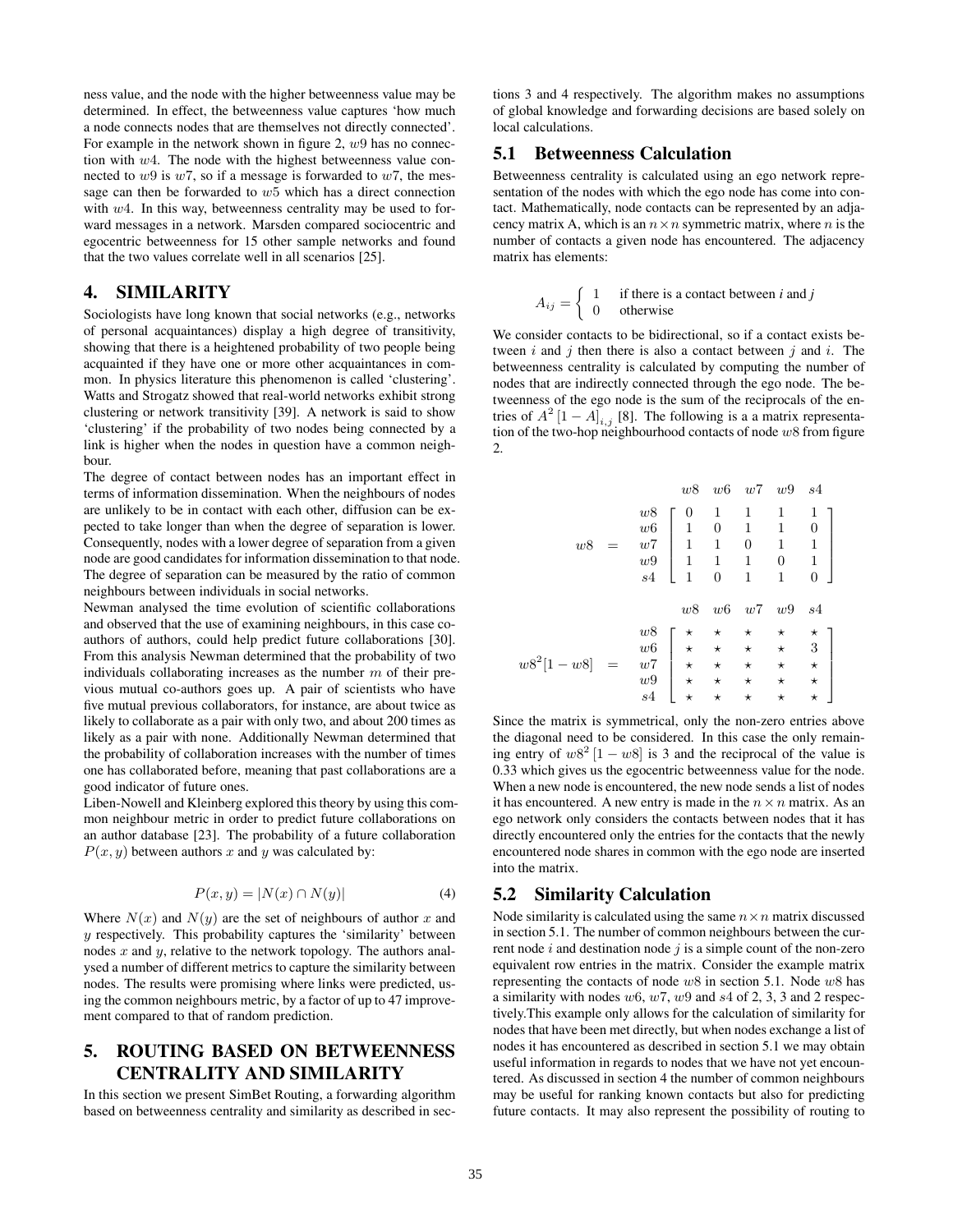an indirect node through a contact. Hence we maintain a list of indirect encounters and maintain a separate  $n \times m$  matrix where  $n$  is the number of nodes that have been met directly and  $m$  is the number of nodes that have not directly been encountered, but may be indirectly accessible through a direct contact.

|  |  |  |  | $w8$ $w6$ $w7$ $w9$ $s4$ $w5$                                                                                                                                                                                                                                                                                       |
|--|--|--|--|---------------------------------------------------------------------------------------------------------------------------------------------------------------------------------------------------------------------------------------------------------------------------------------------------------------------|
|  |  |  |  | $w8 \hspace{.2cm} = \hspace{.2cm} \begin{array}{c} w8 \\ w6 \\ w7 \\ w9 \\ s4 \end{array} \left[ \begin{array}{rrrrrr} 0 & 1 & 1 & 1 & 1 \\ 1 & 0 & 1 & 1 & 0 \\ 1 & 1 & 0 & 1 & 1 \\ 1 & 1 & 1 & 0 & 1 \\ 1 & 0 & 1 & 1 & 0 \end{array} \right] \left[ \begin{array}{c} 0 \\ 0 \\ 1 \\ 0 \\ 0 \end{array} \right]$ |
|  |  |  |  |                                                                                                                                                                                                                                                                                                                     |
|  |  |  |  |                                                                                                                                                                                                                                                                                                                     |
|  |  |  |  |                                                                                                                                                                                                                                                                                                                     |
|  |  |  |  |                                                                                                                                                                                                                                                                                                                     |

The example above shows the inclusion of an indirect contact node  $w5$  in the similarity calculation. The fact that node  $w7$  has a contact with node  $w5$  was learnt during an information exchange between node  $w8$  and node  $w7$ . Since node  $w8$  has no direct contact with node w5, it is added to the indirect contact matrix. Node w8 and node w5 share node w7 as a common neighbour and therefore have a similarity 1.

# **5.3 SimBet Utility Calculation**

The SimBet utility is a value between 0 and 1 and is based on two components: similarity utility and betweenness utility. Selecting which node represents the best carrier for the message becomes a multiple attribute decision problem, where we wish to select the node that provides the maximum utility for carrying the message. This is achieved using a pairwise comparison matrix on the normalised relative weights of the attributes. The similarity utility  $SimUtil_n$  and the betweenness utility  $BetUtil_n$  of node n for delivering a message to destination node  $d$  compared to node  $m$  is given by:

$$
SimUtil_n(d) = \frac{Sim_n(d)}{Sim_n(d) + Sim_m(d)} \tag{5}
$$

$$
BetUtil_n = \frac{Bet_n}{Bet_n + Bet_m}
$$
 (6)

The  $SimBetUtil<sub>n</sub>(d)$  is given by combining the normalised relative weights of the attributes given by:

$$
SimBetUtil_n(d) = \alpha SimUtil_n(d) + \beta BetUtil_n \qquad (7)
$$

where  $\alpha$  and  $\beta$  are tunable parameters and  $\alpha + \beta = 1$ . Consequently these parameters allow for the adjustment of the relative importance of the two utility values.

#### **5.4 SimBet Routing**

This section describes SimBet Routing outlined in algorithm 1. The algorithm represents the communication between nodes  $n$  and  $m$ . Upon reception of a Hello message node  $n$  verifies that node  $m$  is a new neighbour. If this is the case, any messages destined for node  $m$  are delivered and an encounter request is sent. Node  $m$  replies with a list of nodes it has encountered. This list of contacts is then used to update the betweenness value on node  $n$  and the similarity value as described in sections 5.1 and 5.2 respectively. The two nodes then exchange a summary vector containing a list of destination nodes they are currently carrying messages for along with their own locally determined betweenness value and the similarity value for each destination. For each destination in the summary vector, node  $n$  calculates the SimBet utility of node  $n$  and node  $m$ as described in section 5.3. If node  $n$  has a higher SimBet utility

#### **Algorithm 1** SimBet Routing Algorithm, pseudo-code of node n

1: **upon** reception of Hello message h from node m **do**

- 2: **if** new Neighbour $(m) ==$  true
- 3: **if**  $msgQueue$ .hasMsgsForDest(*m*) == true<br>4: deliverMsgs(*m*)
- 4: deliverMsgs $(m)$ <br>5: requestEncounter
- $requestEncounters(m)$
- 6:
- 7: **upon** reception of encounter vector ev from node m **do**
- 8: addNodeEncounters $(m, ev)$
- 9: updateBetweenness()
- 10: updateSimilarity()
- 11: exchangeSummaryVector(m)
- $12:$
- 13: **upon** reception of summary vector sv from node m **do**
- 14: Vector requestMsgs
- 15: **for all** destinations  $\in$  sv **do**<br>16: **if** m.simBet(d)  $\lt$  simBet(d)
- if  $m$ .simBet( $d$ ) < simBet( $d$ )
- 17:  $requestMsgs.add(d)$
- 18: sendMsgRequest(m, requestMsgs)
- 20: **upon** reception of message request vector mrv from node m **do**
- 21: Vector transferMsgs
- 22: **for all** messages  $\in$  mrv **do**<br>23: *transferMsos* add(msof)
- 23:  $transferMsgs.add(msgQueue.getMsgs(d))$ <br>
24:  $sendTransferMsgs(m, transferMsgs)$
- $22$ sendTransferMsgs(m, transferMsgs)
- $25$

19:

- 26: **upon** reception of transfer message tm from node m **do**
- 27: msgQueue.add(tm)

for a given destination, the destination is added to a vector of destinations for which messages are requested. When all destinations in the summary vector has been compared, node  $n$  sends the message request list to node  $m$ . Node  $m$  then removes all messages destined for the destination node from its queue and forwards them to node n. Upon receiving a transfer message from node  $m$  the message is added to the message queue of node n.

# **6. SIMULATION RESULTS**

In this section we describe the simulations used to evaluate SimBet Routing and compare its cost and performance to Epidemic Routing and PRoPHET Routing. Our first experiment examines internode communication between the entire node population in order to evaluate the overall performance. In our second experiment we highlight the conditions where SimBet Routing succeeds in finding a route while PRoPHET fails, by limiting inter-node communication to the nodes least connected in the network.

#### **6.1 Simulation Setup**

In order to evaluate the premise of routing based on centrality and similarity we utilised a trace of node contacts from the MIT Reality Mining project [1, 7]. The study consisted of 100 users carrying Nokia 6600 smart phones over the course of nine months. They collected information using call logs, Bluetooth devices in proximity, cell tower IDs, application usage and phone status. For our purposes we use Bluetooth sightings in order to identify direct contacts between nodes where data transfer could have taken place. The trace file of these sightings was used to generate an event based simulation. Each time a contact was observed, nodes exchange encounters and update their locally calculated ego betweenness and social similarity values.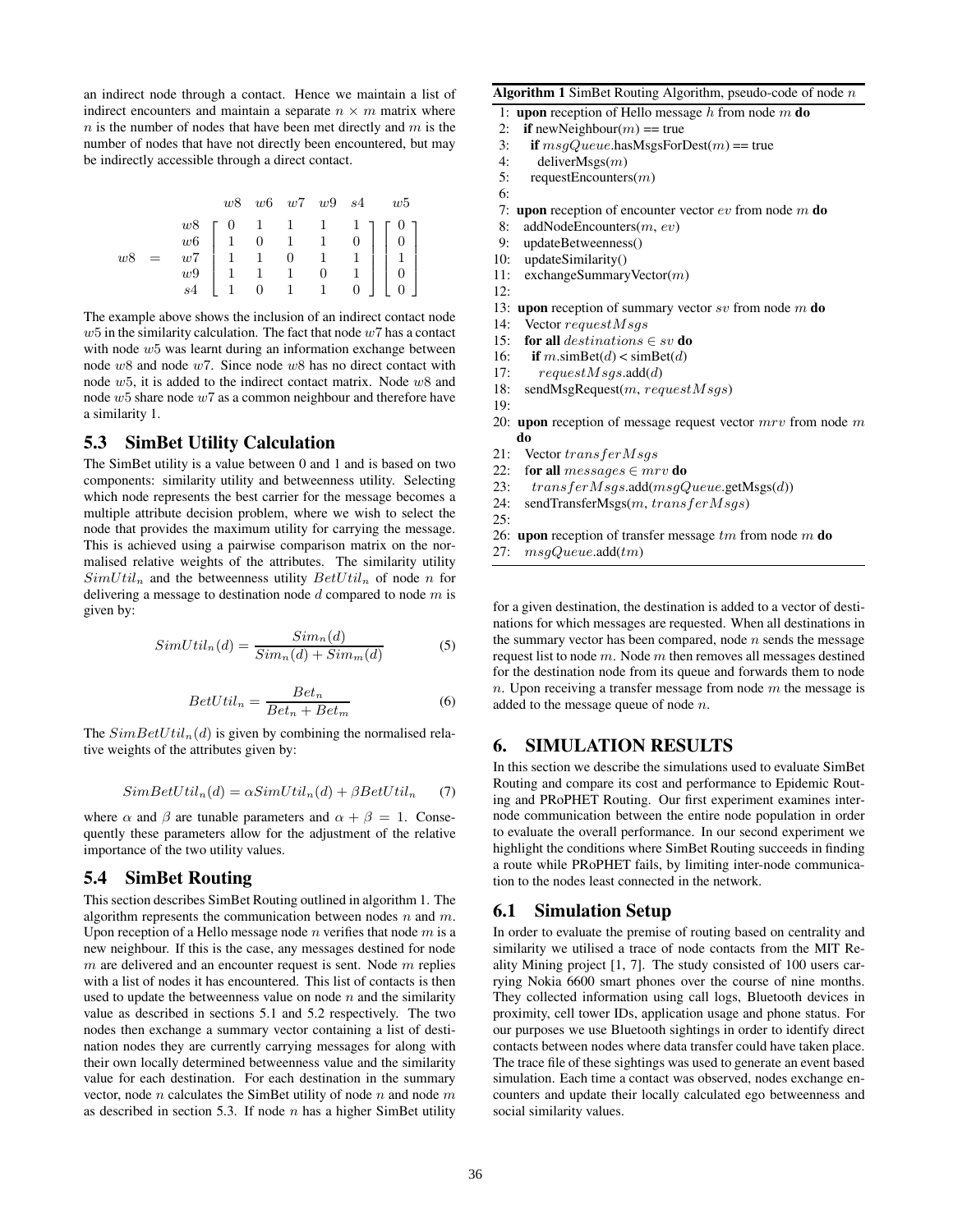



(b) Scatterplot of socicentric vs. egocentric betweenness for MIT trace



**Figure 3: Betweenness Distribution**



**Figure 4: Friendship network Eagle and Pentland [7]**

Figure 3 a) shows the distribution of ego betweenness values calculated for all nodes at the end of the simulation. As can be seen there are two primary nodes that have a high ego betweenness. These nodes may represent highly social people who serve to link some of the less sociable individuals. Interestingly, this corresponds well to the social structure shown in figure 4 which the MIT Reality Mining team derived from interviews with the participants as to who they spent time with, both in the workplace and out of the workplace, and who they would consider to be in their circle of friends [1, 7]. They observed two distinct cliques with two nodes linking them.

In order to validate how accurately the locally calculated ego betweenness value correlates to a global view of the network we utilised the UCINET software for Social Network Analysis in order to calculate the sociocentric betweenness value using global information of the topology [3]. Figure 3 b) shows a scatterplot of the egocentric betweenness vs. the sociocentric betweenness which exhibit a very close correlation. The two outlier points represent the two most central nodes, and although the egocentric value does not directly map to the sociocentric value in these cases, the relative ranking of the two nodes is identical. We used Pearson's correlation of egocentric and sociocentric betweenness in order to evaluate the quality of the correlation. The Pearson's correlation value is 0.971 and thus egocentric betweenness reflects the comparative centrality of nodes for this network very well.

The simulation is event-based where a Bluetooth sighting in the MIT trace is assumed to be a contact where nodes can exchange information. Using these contacts we explored routing based on three protocols, Epidemic Routing [38], PRoPHET Routing [24] and the SimBet Routing described in section 5. The default parameters for PRoPHET Routing were used as defined in [24]. The parameters for the SimBet utility in equation 7 are set to  $\alpha = \beta = 0.5$  which assigns an equal importance to the similarity and betweenness utility. We simulated each sending node generating one message for each receiving node. We assume that a complete information transfer as outlined in algorithm 1 may occur when a contact between two nodes is established.

# **6.2 Performance Comparison**

In the first test, all nodes are considered to be sending and receiving nodes. Each sending node generates a single message for all other nodes. We compare the three different routing protocols based on the following criteria.

**Total Number of Messages Delivered:** The ultimate goal of the SimBet Routing design is to achieve delivery performance as close to Epidemic Routing as possible. This is because Epidemic Routing always finds the best possible path to the destination and therefore represents the baseline for the best possible delivery performance.

**Average End-to-End Delay:** End-to-End delay is an important concern in SimBet Routing design. Long end-to-end delays means the message must occupy valuable buffer space for longer, and consequently a low end-to-end delay is desirable. Again Epidemic Routing presents a good baseline for the minimum end-to-end delay possible.

**Average Number of Hops per Message:** It is desirable to minimise the number of hops a message must take in order to reach the destination. Wireless communication is costly in terms of battery power and as a result minimising the number of hops also minimises the battery power expended in forwarding the message.

**Total Number of Forwards:** This value represents the overhead in the network in terms of how many times a message forward occurs in the network. PRoPHET and SimBet are expected to perform similarly in this respect, as both only assume the existence of one copy of the message on the network. Epidemic Routing, however, assumes the existence of multiple copies and continues forwarding a given message until each node is carrying a copy. This means Epidemic Routing is costly in terms of the number of transmissions required along with the amount of buffer space required on each node.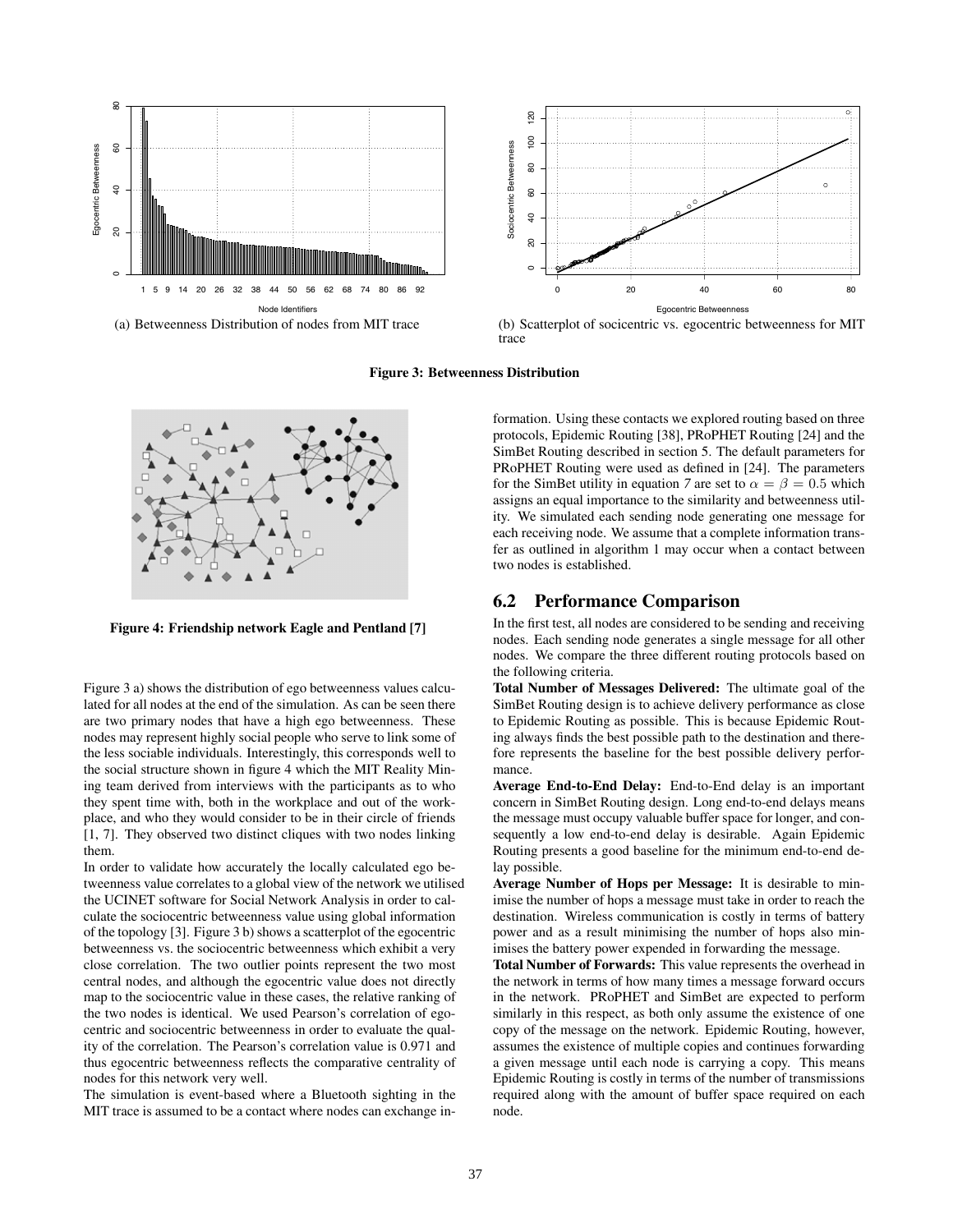

**Figure 5: Simulation Results: Each node sending a message to each other node in the network**

Figure 5 shows the results of each node sending a single message to every other node in the network. In figure 5 a) Epidemic Routing achieves the best delivery performance as expected, delivering 9116 messages. SimBet Routing performs quite close to Epidemic Routing delivering 9022 messages and better than PRoPHET Routing which delivers 8948 messages. Figure 5 b) shows that Epidemic Routing achieves the best performance in terms of average end-toend delay, also as expected. PRoPHET takes 60% longer than Epidemic Routing with SimBet achieving results that fall in between that of Epidemic Routing and PRoPHET with a delay increase of 40% over Epidemic Routing. Figure 5 c) shows the average number of hops per message. The average number of hops per message of 4.5 achieved by SimBet Routing is very close to that of Epidemic Routing which is 3.7, whereas PRoPHET leads to longer routing paths resulting in an average hop value of 11. Figure 5 d) shows the total number of forwards. In this case, SimBet Routing performs best and the obvious disadvantage of Epidemic Routing becomes clear where the message continues to be forwarded throughout the network until each node has a copy, causing 33 times more message forwards than SimBet. SimBet results in a total of 12739 forwards which is lower when compared to PRoPHET which results in a total of 16519 forwards. The reduced number of forwards is due to the shorter paths found by SimBet.

As a result, we conclude that SimBet Routing comes close in terms of performance to that of Epidemic Routing, without the additional overhead of redundantly forwarding the message. Additionally, SimBet Routing performs better than PRoPHET in all metrics.

### **6.3 Delivery Performance Between Least Connected Nodes**

As discussed in section 1 message delivery between nodes that have no direct or indirect contacts to the destination is problematic if based purely on past node encounters. The goal of the second experiment is to simulate message delivery between the least connected nodes in the network. To do this we vary the subset of sending and receiving nodes for each simulation. The first simulation in this experiment included only the least connected nodes as defined by the betweenness distribution shown in figure 3. For subsequent simulations the subset of nodes is increased to include the next two nodes in terms of increasing betweenness. A single message is generated between each node included in the subset. Figure 6 shows the delivery performance of Epidemic Routing, PRoPHET and SimBet Routing for each simulation. The betweenness series shows the normalised maximum betweenness value of the subset of nodes. As can be seen from the figure, the performance of PRoPHET increases as the betweenness value of the subset of nodes increases. When considering message delivery between the 20 least connected nodes the percentage of message delivery for PRoPHET is low. In contrast SimBet Routing performs better with an improvement as high as 50 percentage points when considering the 2 least connected nodes and 25 percentage points when considering the 6 least connected nodes. This is achieved by routing from disconnected nodes to a more central node in order to find a good carrier for the message. As we have demonstrated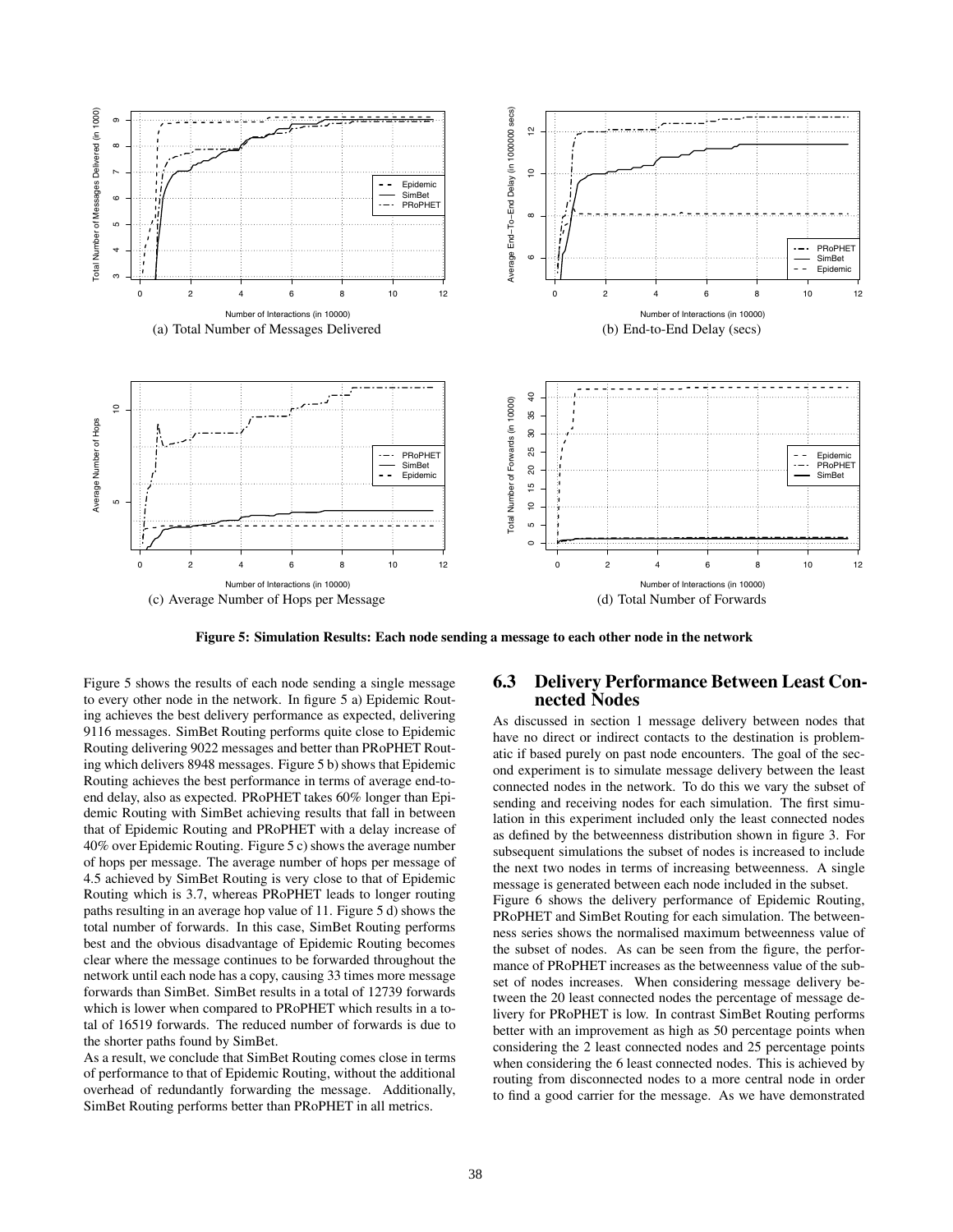SimBet Routing clearly outperforms PRoPHET specifically in its ability to send messages among nodes with the lowest betweenness values which are the least central nodes in the network.



**Figure 6: Percentage of message delivered between a subset of nodes increasing based on increased Betweenness**

# **7. CONCLUSION**

We have described SimBet Routing, a novel algorithm for routing in disconnected delay-tolerant MANETs based on social network analysis techniques. In the course of our research we have not come across a similar application of social network analysis. The SimBet routing metric is comprised of both a node's egocentric betweenness centrality and a node's social similarity. As such, if the destination node is unknown to the sending node or its contacts, the message is routed to a structurally more central node where the potential of finding a suitable carrier is dramatically increased. We have demonstrated through simulation using real trace data that SimBet Routing achieves delivery performance comparable to Epidemic Routing, without the additional overhead. We have also demonstrated that SimBet Routing succeeds in finding a route where PRoPHET fails due to the low connectivity of the sending and receiving nodes. We feel that these forwarding metrics may prove useful in other distributed systems where global topology information is unavailable, especially where the underlying networks exhibit small-world characteristics.

#### **Acknowledgments**

We wish to thank the MIT Reality Mining Project for contributing the trace data used in this paper. We also acknowledge the CRAW-DAD archive project at Dartmouth College for making these traces available to the research community.

# **8. REFERENCES**

- [1] http://reality.media.mit.edu/.
- [2] BEAUFOUR, A., LEOPOLD, M., AND BONNET, P. Smart-tag based data dissemination. In *proc. WSNA '02* (2002), ACM Press, pp. 68–77.
- [3] BORGATTI, S. P., EVERETT, M. G., AND FREEMAN, L. C. Ucinet 6 for windows: Software for social network analysis, 2002.
- [4] BURGESS, J., GALLAGHER, B., JENSEN, D., AND LEVINE, B. N. Maxprop: Routing for vehicle-based disruption-tolerant networking. In *proc. Infocom 2006* (April 2006), vol. 4, IEEE, pp. 1688–1698.
- [5] CORSON, S., AND MACKER, J. Mobile ad hoc networking (manet): Routing protocol performance issues and evaluation considerations, rfc 2501, 1999.
- [6] DUBOIS-FERRIERE, H., GROSSGLAUSER, M., AND VETTERLI, M. Age matters: efficient route discovery in mobile ad hoc networks using encounter ages. In *proc. MobiHoc '03* (2003), ACM Press, pp. 257–266.
- [7] EAGLE, N., AND PENTLAND, A. Reality mining: sensing complex social systems. *Personal and Ubiquitous Computing V10*, 4 (May 2006), 255–268.
- [8] EVERETT, M., AND BORGATTI, S. P. Ego network betweenness. *Social networks (Soc. networks) 27*, 1 (2005), 31–38.
- [9] FREEMAN, L. C. A set of measures of centrality based on betweenness. *Sociometry* (1977), 35–41.
- [10] FREEMAN, L. C. Centrality in social networks conceptual clarification. *Social networks (Soc. networks)* (1979), 215–239.
- [11] FRENKIEL, R. H., BADRINATH, B. R., BORRES, J., AND YATES, R. D. The infostations challenge: balancing cost and ubiquity in delivering wireless data. *Personal Communications, IEEE 7*, 2 (2000), 66–71.
- [12] GLANCE, N., SNOWDON, D., AND MEUNIER, J.-L. Pollen: using people as a communication medium. *Comput. Networks 35*, 4 (March 2001), 429–442.
- [13] GROSSGLAUSER, M., AND VETTERLI, M. Locating nodes with ease: last encounter routing in ad hoc networks through mobility diffusion. In *proc. INFOCOM '03* (2003), vol. 3, IEEE, pp. 1954–1964 vol.3.
- [14] HANDOREAN, R., GILL, C., AND ROMAN, G.-C. Accommodating transient connectivity in ad hoc and mobile settings. *Lecture Notes in Computer Science 3001* (March 2004), 305–322.
- [15] HSU, W., AND HELMY, A. On nodal encounter patterns in wireless LAN traces. In *proc. WiNMee '06* (2006), IEEE.
- [16] JAIN, S., FALL, K., AND PATRA, R. Routing in a delay tolerant network. *SIGCOMM Comput. Commun. Rev. 34*, 4 (October 2004), 145–158.
- [17] JOHNSON, D., AND MALTZ, D. Dynamic source routing in ad-hoc wireless networks. *Mobile Computing* (1996), 152–181.
- [18] KHELIL, A., MARRON, P. J., AND ROTHERMEL, K. Contact-based mobility metrics for delay-tolerant ad hoc networking. In *proc. MASCOTS '05* (2005), IEEE, pp. 435–444.
- [19] KO, Y.-B., AND VAIDYA, N. H. Location-aided routing (lar) in mobile ad hoc networks. *Wirel. Netw. 6*, 4 (July 2000), 307–321.
- [20] LEBRUN, J., CHUAH, C.-N., GHOSAL, D., AND ZHANG, M. Knowledge-based opportunistic forwarding in vehicular wireless ad hoc networks. In *proc. VTC '05* (2005), vol. 4, pp. 2289–2293.
- [21] LEGUAY, J., FRIEDMAN, T., AND CONAN, V. Evaluating mobility pattern space routing for DTNs. In *proc. IEEE Infocom 2006* (April 2006), vol. 5, IEEE, pp. 2540–2549.
- [22] LI, Q., AND RUS, D. Sending messages to mobile users in disconnected ad-hoc wireless networks. In *proc. MobiCom '00* (2000), ACM Press, pp. 44–55.
- [23] LIBEN-NOWELL, D., AND KLEINBERG, J. The link prediction problem for social networks. In *proc. CIKM '03* (2003), ACM Press, pp. 556–559.